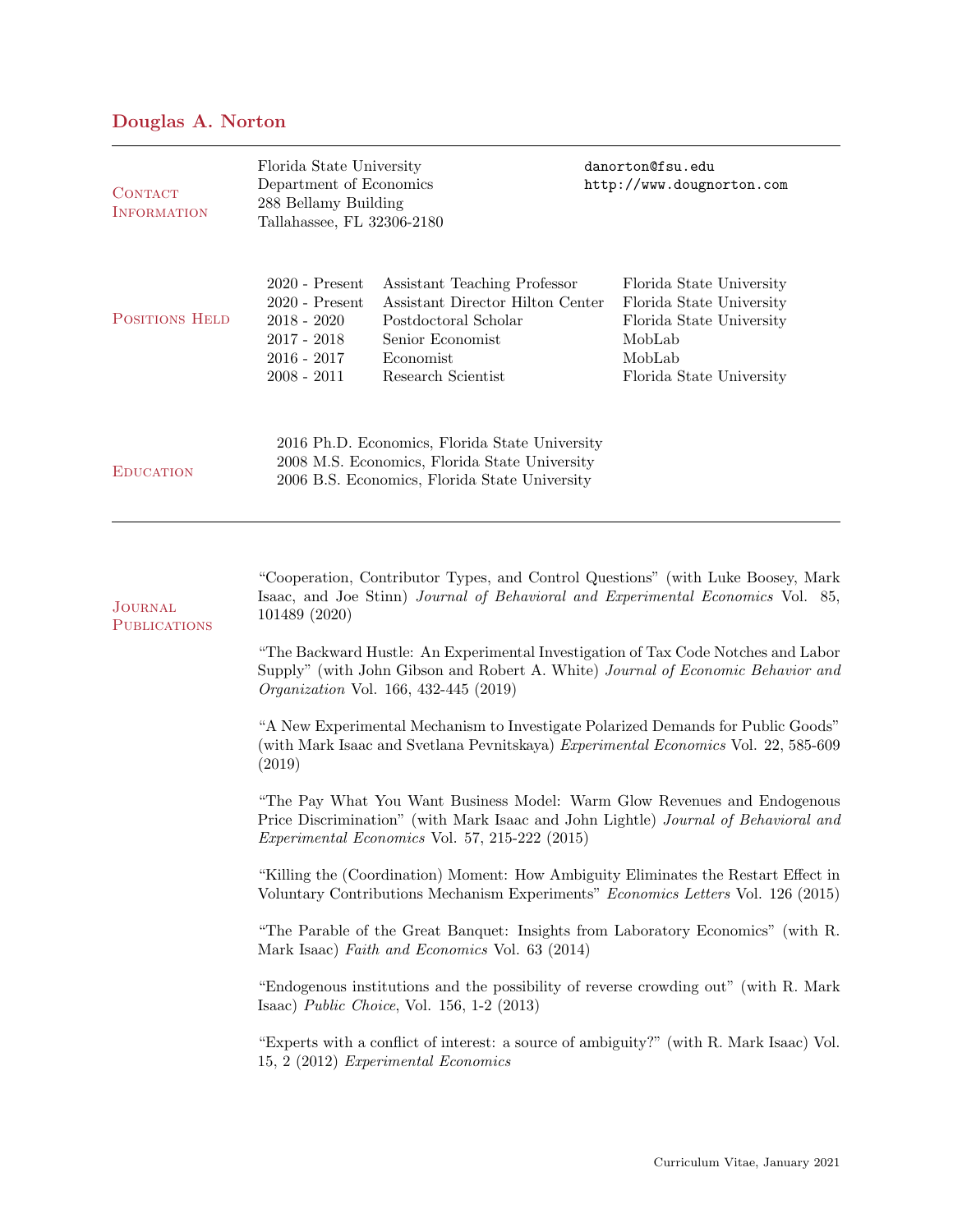| "A note on qualitative methods in experimental economics" in Research in Experimen-<br>tal Economics Volume 20: Experimental Economics and Culture (2018). Eds Anna<br>Gunnthorsdottir and Douglas A. Norton. Emerald Press.                                                                                   |  |  |  |  |
|----------------------------------------------------------------------------------------------------------------------------------------------------------------------------------------------------------------------------------------------------------------------------------------------------------------|--|--|--|--|
| "An Introduction to Experimental Economics and the Study of Culture: Current Re-<br>search and Future Directions" with Anna Gunnthorsdottir in Research in Experimental<br>Economics Volume 20: Experimental Economics and Culture (2018). Eds Anna Gun-<br>nthorsdottir and Douglas A. Norton. Emerald Press. |  |  |  |  |
| "Passionate Providers and the Possibility of Public Commitment" (with Luke Boosey<br>and Mark Isaac) THE WSPC (World Scientific Publishing Company) Reference of Nat-<br>ural Resources and Environmental Policy in the Era of Global Change" eds. Anabela                                                     |  |  |  |  |
| "Introduction to Experiments on Energy, the Environment, and Sustainability" with<br>R. Mark Isaac in Research in Experimental Economics Volume 14: Experiments on<br><i>Energy, the Environment, and Sustainability</i> (2011). Eds. Mark Isaac and Douglas A.                                                |  |  |  |  |
| "The Retained Earnings Maximizing Nonprofit Enterprise" Research in Experimental<br>Economics Volume 13: Charity with Choice (2010) Eds. R. Mark Isaac and Douglas                                                                                                                                             |  |  |  |  |
| "Endogenous Production Technology in Public Goods Enterprises" with R. Mark Isaac<br>in Research in Experimental Economics Volume 13: Charity with Choice (2010) Eds.                                                                                                                                          |  |  |  |  |
| "Experiments with Public Goods: From Cooperation to Formation" with R. Mark<br>Isaac in Research in Experimental Economics Volume 13: Charity with Choice (2010).                                                                                                                                              |  |  |  |  |
|                                                                                                                                                                                                                                                                                                                |  |  |  |  |
|                                                                                                                                                                                                                                                                                                                |  |  |  |  |
| "Sincerely held beliefs: Evidence on how religious exercise affects public school enroll-                                                                                                                                                                                                                      |  |  |  |  |
| "Does automatic withholding effect attitudes about taxes and spending?: Evidence                                                                                                                                                                                                                               |  |  |  |  |
| "Group Identity and Taxation"                                                                                                                                                                                                                                                                                  |  |  |  |  |
| "Understanding the Relationship between Notches, Poverty, and the Importance of<br>Dynamic Decision Making" (with John Gibson)                                                                                                                                                                                 |  |  |  |  |
|                                                                                                                                                                                                                                                                                                                |  |  |  |  |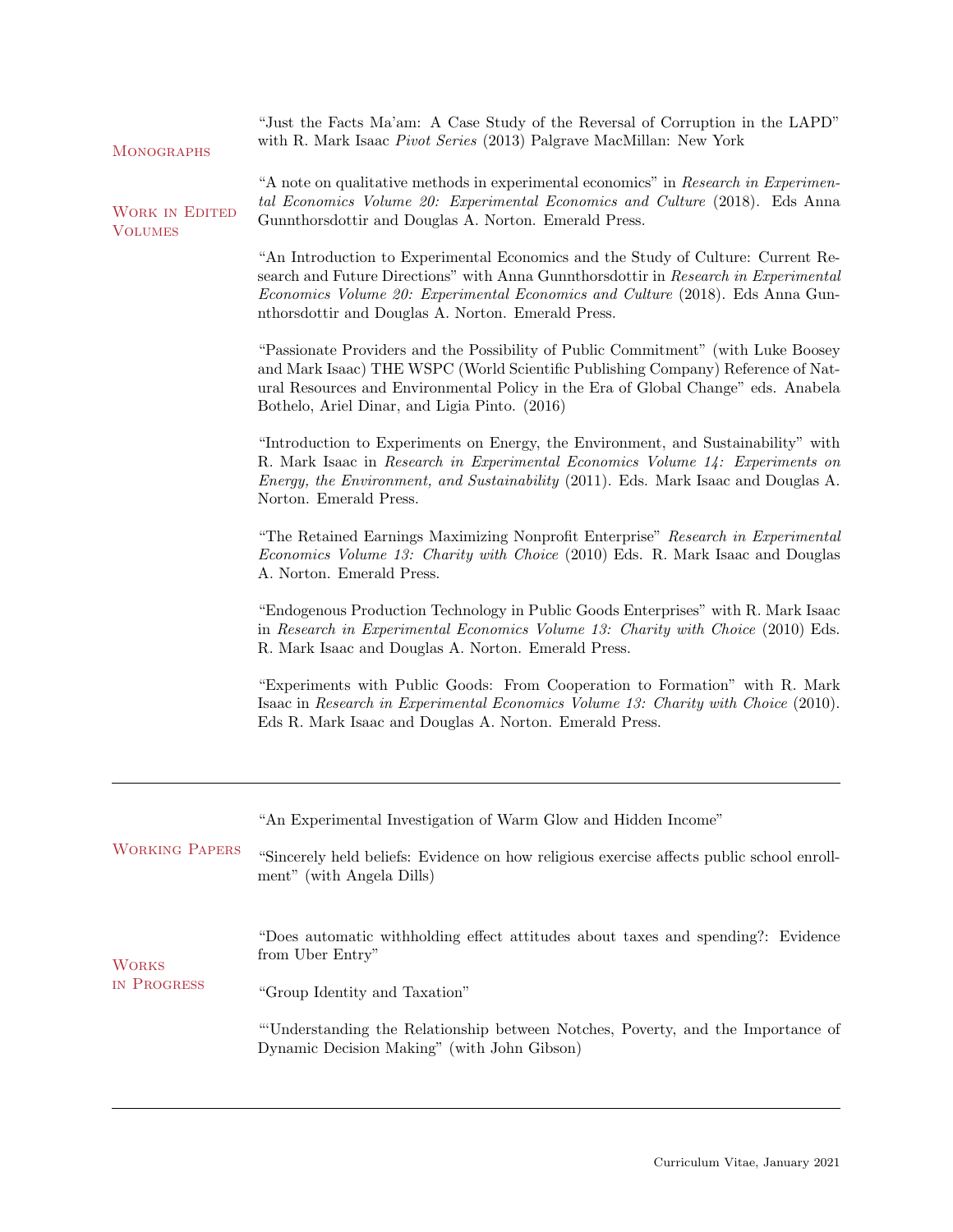| <b>RESEARCH GRANTS</b>                  | Communities Research Grant (Charles Koch Foundation) "Understanding the Rela-<br>tionship between Notches, Poverty, and the Importance of Dynamic Decision Making"<br>(with John Gibson) \$56,000. February, 2020                                                                                                                                                                                                                                                                                                                                       |  |  |  |
|-----------------------------------------|---------------------------------------------------------------------------------------------------------------------------------------------------------------------------------------------------------------------------------------------------------------------------------------------------------------------------------------------------------------------------------------------------------------------------------------------------------------------------------------------------------------------------------------------------------|--|--|--|
|                                         | W.J. Usery Workplace Research Group at Georgia State University, "The Backward<br>Hustle: An Experimental Investigation of Tax Code Notches and Labor Supply." (with<br>John Gibson) \$1,500. February, 2019.                                                                                                                                                                                                                                                                                                                                           |  |  |  |
|                                         | Hilton Center at Florida State University, "The Backward Hustle: Waging a Living in<br>the Lab" (with John Gibson and Robert White).\$750. March, 2017.                                                                                                                                                                                                                                                                                                                                                                                                 |  |  |  |
|                                         | The Well-Being Initiative (Charles Koch Foundation) "What Creates Poverty Traps?<br>How Can We Escape Them?: An Experimental Analysis" (with Rob White) \$4,500.<br>December, 2014.                                                                                                                                                                                                                                                                                                                                                                     |  |  |  |
|                                         | Science of Philanthropy Initiative (University of Chicago - Templeton) Subaward Win-<br>ner: "An Experimental Investigation of Warm Glow and Hidden Income" \$3,100.<br>March, 2014.                                                                                                                                                                                                                                                                                                                                                                    |  |  |  |
|                                         | Institute for Energy Systems, Economics, and Sustainability: "Political and Economic<br>Institutions Regarding the Siting of Energy Facilities" (with Mark Isaac and Svetlana<br>Pevnitskaya) \$115,556 2 December, 2008.                                                                                                                                                                                                                                                                                                                               |  |  |  |
| <b>RESEARCH</b><br><b>PRESENTATIONS</b> | Universities: University of Lyon (2019), Providence College (2016), University of<br>Massachussetts Amherst (2016), Florida Gulf Coast University (2016), Berry College<br>(2016), Ave Maria University (2016), Clemson University Public Economics Workshop<br>(2015), Florida State University Public Administration Workshop (2015), Chapman<br>University IRES Workshop (2014), George Mason University ICES Workshop (2014),<br>George Mason University PPE Workshop (2014), Georgia State University joint with<br>Nonprofit Studies Group (2009) |  |  |  |
|                                         | <b>Conferences:</b> American Economic Association (2012), Association for the Study of<br>Religion Economics and Culture (2015, 2012-2013), Association of Private Enterprise<br>Education (2020, 2009-2011), Council for Economic Education (2017), Economic Sci-<br>ence Association (2019, 2015, 2010-2011), Public Choice Society (2019), Science of<br>Philanthropy Initiative at University of Chicago (2014), Southern Economic Associa-<br>tion $(2019-2020, 2017, 2015, 2010-2012, 2007)$                                                      |  |  |  |
| <b>EDITORIAL</b><br><b>EXPERIENCE</b>   | Co-Series Editor for Research in Experimental Economics (Emerald Press) 2010 -<br>Present                                                                                                                                                                                                                                                                                                                                                                                                                                                               |  |  |  |
|                                         | Volume Editor for Experimental Economics and Culture (with Anna Gunnthorsdottir<br>[2018]                                                                                                                                                                                                                                                                                                                                                                                                                                                               |  |  |  |
|                                         | Volume Editor for Experiments on Energy, the Environment, and Sustainability (with<br>Mark Isaac [2011])                                                                                                                                                                                                                                                                                                                                                                                                                                                |  |  |  |
|                                         | Volume Editor for Charity with Choice (with Mark Isaac [2010])                                                                                                                                                                                                                                                                                                                                                                                                                                                                                          |  |  |  |